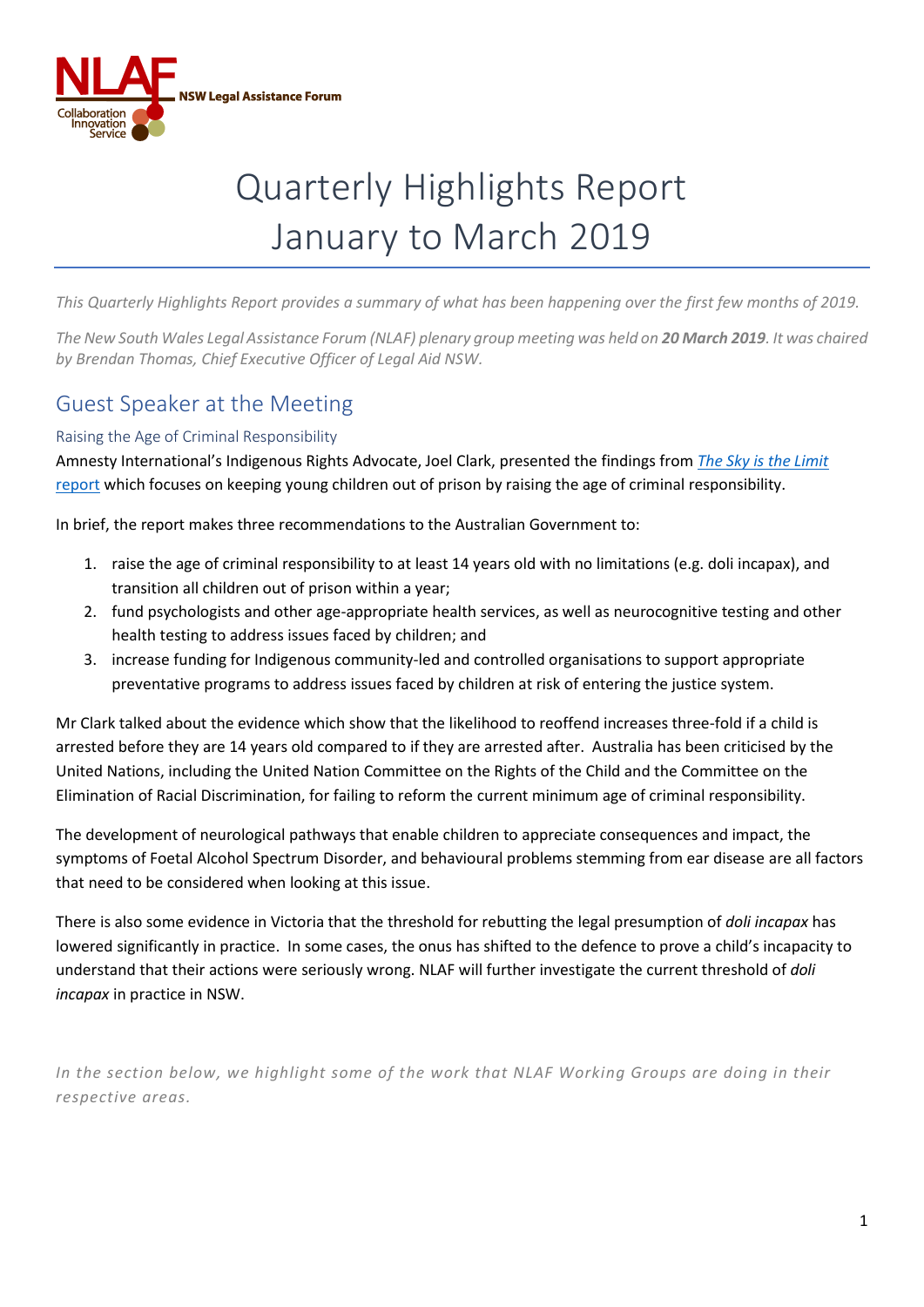

# Collaborative Service Planning Working Group

#### Further consultation on catchment areas

The Collaborative Service Planning working group is consulting stakeholders on proposed catchment areas for service planning across NSW.

There are currently no agreed catchment areas for service planning in the legal assistance sector. The working group has developed proposed catchments (and sub catchments) based on those of the Department of Premier and Cabinet, with variations to recognise local needs. Once all stakeholder comments have been received, the catchments will be refined and NLAF will be asked to approve them. The catchment areas will then be used to conduct legal needs analyses, and to pilot the more comprehensive approach to collaborative service planning. The [Discussion Paper on Proposed Catchments for Service Planning](http://www.nlaf.org.au/cb_pages/files/NLAF%20Working%20Group%20on%20Collaborative%20Service%20Planning%20-%20Feedback%20on%20Discussion%20Paper%20(April%202019).pdf) can be found on the NLAF website.

### Prisoners Forum

#### Alcohol and Drug Assessments for prisoners

Some members were concerned that prisoners find it difficult to access drug and alcohol assessments for residential rehabilitation. Corrective Services NSW will no longer be facilitating drug and alcohol assessments due to the lack of resources.

The Local Court has already ceased ordering them, and the Supreme Court will stop ordering them as of 9 June 2019. Practitioners will be required to arrange assessments on behalf of their clients, and self-represented litigants will be required to arrange their own assessments. Once the assessment has been arranged, prisoners can speak to the residential rehabilitation providers through Just Connect. The Prisoners Forum will monitor the impact of this change on prisoners' access to alcohol and drug assessments.

# Fines and Traffic Law Working Group (FTLWG)

#### Repeat Traffic Offenders

The NSW Sentencing Council is reviewing the sentencing of recidivist traffic offenders who may pose an ongoing risk to the community. It aims to make recommendations for reform to promote road safety. The Fines and Traffic Law Working Group assisted NLAF in preparing a detailed submission to the Sentencing Council. Key comments include the following:

- Sentencing should be individualised and should consider social disadvantage,
- Maximum penalties should be proportionate to levels of impairment,
- There needs to be greater availability of programs that address repeat traffic offending,
- There is a risk of denying the accused of natural justice in immediate suspensions for low-range PCA and drug related driving offences by transferring court discretions to the police,
- The vehicle sanction system, including imposition of mandatory alcohol interlock, has a disproportionate and unintentionally negative impact on remote and disadvantaged communities,
- The fines system is generally ineffective in reducing recidivism and has an unintended and undesirable outcome of funnelling disadvantaged people into acute hardship.